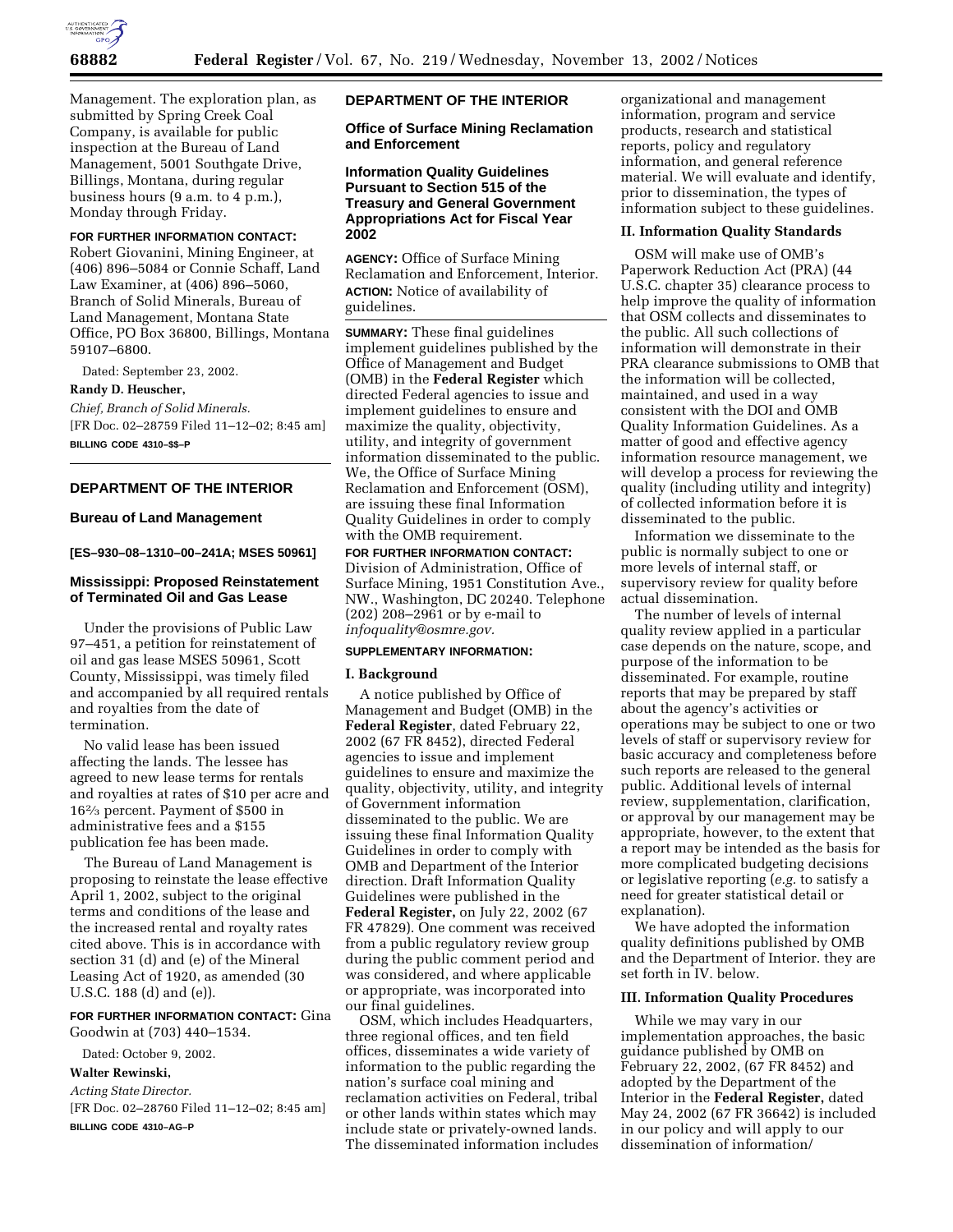The OMB guidelines require that after October 1, 2002, an affected person may seek and obtain, where appropriate, correction of disseminated information that does not comply with the OMB or Department of the Interior guidelines. An affected person is an individual or an entity that may use, benefit from, or be harmed by the dissemination of information at issue. We have established a process for tracking and responding to complaints in accordance with this direction. As part of this process, our website (*http:// www.osmre.gov*) is being provided as a means for an affected person to challenge the quality of disseminated information. Written comments may be addressed to the Division of Administration, 1951 Constitution Ave., NW., Washington DC 20240 or by email to *infoquality@osmre.gov.*

## *A. How To Challenge Information Quality*

If you want to challenge the quality of our disseminated information, please provide the following information: The name and address of the person filing the compliant; specific reference to the information being challenged; a statement of why you believe the information fails to satisfy the standards in the OSM, DOI or OMB guidelines; and how you are affected by the challenged information. You may include suggestions for correcting the challenged information, but it is not mandatory.

#### *B. How We Will Process Complaints*

Once we receive a complaint, we will have 10 business days to notify you of receipt. We will also notify the program area that disseminated the challenged information of the receipt of the compliant. We will have 60 calendar days from receipt to evaluate whether the compliant is accurate based on an analysis of all information available to the appropriate program or office. If, within the 60-calendar-day period, we determine that the compliant is without merit, we will notify you. If, within the 60-calendar-day period, we determine that the compliant has merit, we will notify you and the appropriate program or office. We will take reasonable steps to withdraw the information from the public domain and from any decisionmaking process in which it is being used. If we decide to correct the challenged information, we will notify you of our intent and make the correction. We will determine the schedule and procedure for correcting challenged information, but will not disseminate the challenged information in any form until we make the

appropriate corrections. We will provide you with a copy of the corrected information once completed.

## *C. How To Appeal an Initial Decision or Lack of Action*

If you do not receive the notices within the timeframe described above, or if you wish to appeal a determination of merit, or wish to appeal the proposed correction of information, you may appeal to the Director of OSM or a delegated official. The Director may intervene on behalf of the complainant to maintain the compliant-resolution process. If the Director determines that an appeal of a determination has merit or the proposed correction of information has merit, our appropriate program office will be notified. We will withdraw the challenged information from the public domain, to the extent practical, and will not use the information in any of our decisionmaking process until we correct it.

#### *D. How We Handle Multiple Complaints*

If we receive a second complaint before we issue the 60-calendar-day notice for an overlapping complaint under review, we will consider it at the same time. We will notify the second complainant within 10 business days that an analysis is in progress and provide its status. We will combine the earlier and later complaints and issue a combined 60-calendar-day notice.

If we receive the second complaint on the same subject after we have issued a 60-calendar-day notice, we will conduct a new and separate review.

## *E. Commenting on Draft and Final Documents*

We conduct many activities by soliciting public review and comment on proposed documents before their issuance in final form. These activities include rulemakings and analyses conducted under the Surface Mining Control and Reclamation Act of 1977 (SMCRA), the National Environmental Policy Act (NEPA) and other authorities. For the purposes of the Information Quality Guidelines covered by this notice, we will generally treat requests we receive for corrections of information in draft documents as comments on the draft document. We will respond to these comments in the final document.

In the case of rulemakings and other public comment procedures, where we disseminate a study, analysis, or other information before the final agency action of information product, we will consider a request for correction before the final action or information product if we have determined that an earlier

response would not unduly delay issuing the final action or information, and you have shown a reasonable likelihood of suffering actual harm if we do not resolve the complaint before the final action or information product dissemination.

When we receive requests for corrections of information in a final document, we will first determine whether the request pertains to an issue discussed in the draft document where the requester could have commented. If we determine that the requester had the opportunity to comment on the issue at the draft stage and failed to do so, we may consider the request to have no merit.

If information that did not appear in the draft document is the subject of a request for correction, we will consider that request. If we determine that the information does not comply with OMB or our guidelines and that the noncompliance presents significant new circumstances or information relevant to environmental concerns and bearing on the proposed action or its impacts, OSM will use existing mechanisms to remedy the situation, such as re-proposed a rule or supplementing public analysis.

#### *F. Annual Report on Complaints*

We will submit a report for each fiscal year to the Department of the Interior's Office of the Chief Information Officer (OCIO) not later than November 30 of each year. The report will identify the number, nature, and resolution of complaints received. The OCIO staff will consolidate all bureau reports into a Departmental annual report and submit to the Director of OMB no later than January 1, annually.

#### **IV. Definitions**

1. ''Quality'' is an encompassing term that includes utility, objectivity, and integrity. Therefore, the guidelines sometimes refer to these four statutory terms collectively as ''quality.''

2. ''Utility'' refers to the usefulness of the information to its intended users, including the public. In assessing the usefulness of information that we disseminate to the public, we need to reconsider the uses of the information not only from our perspective, but also from the perspective of the public. As a result, when transparency of information is relevant for assessing the information's usefulness from the public's perspective, we will take care to address that transparency in our review of the information.

3. ''Objectivity'' involves two distinct elements: presentations and substance.

4. ''Objectivity'' includes whether we disseminate information in an accurate,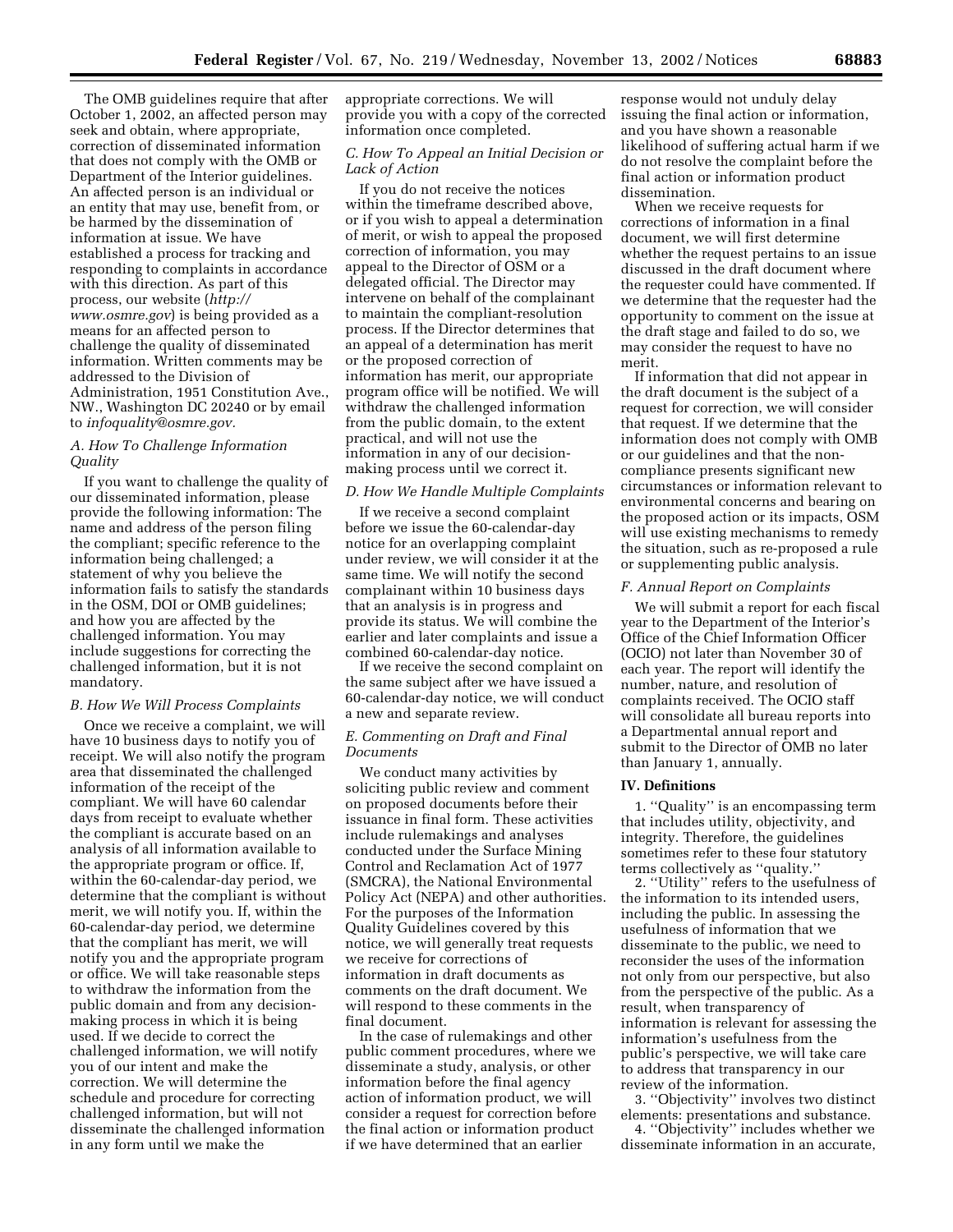clear, complete, and unbiased manner. This involves whether the information is presented within a proper context. Sometimes in disseminating certain types of information to the public, other information must also be disseminated in order to ensure an accurate, clear, complete, and unbiased presentation. Also, we will identify the sources of the disseminated information (to the extent possible, consistent with confidentiality protections) and include it in a specific financial or statistical context so that the pubic can assess whether there may be some reason to question the objectively of the sources. Where appropriate, we will identify transparent documentation and error sources affecting date quality.

(b) In addition, ''objectively'' involves a focus on ensuring accurate, reliable, and unbiased information. In a scientific, financial, or statistical context, we will analyze the original and supporting data and develop our results using sound statistical and research methods.

(1) If data and analytical results have been subjected to formal, independent, external peer review, we will generally presume that the information is of acceptable objectively. however, a complainant may rebut this presumption based on a persuasive showing in a particular instance. If we use peer review to help satisfy the objectively standard, the review process employed shall meet the general criteria for competent and credible peer review recommended by OMB's Office of Information and Regulatory Affairs (IORA) to the President's Management Council (9/20/01) (*http:// www.whitehouse.gov/omb/inforeg/ infopoltech.html#dq*). OIRA recommends that: (i) Peer reviewers be selected primarily on the basis of necessary technical expertise, (ii) peer reviewers be expected to disclose to agencies prior technical/policy positions they may have taken on the issues at hand, (iii) peer reviewers be expected to disclose to agencies their sources of personal and institutional funding (private or public sector), and (iv) peer reviews be conducted in an open and rigorous manner.

(2) Because we are responsible for disseminating influential scientific, financial, and statistical information, we will include a high degree of transparency about data and methods to facilitate the reproducibility (the ability to reproduce the results) of the information by qualified third parties. To be considered ''influential,'' as that term is defined in item 9 below, information must constitute a principal basis for substantive policy positions adopted by OSM. It should also be

noted that the ''influential'' definition applies to ''information'' itself, not to decisions that the information may support. Even if a decision or action by OSM is itself very important, a particular piece of information supporting it may or may not be ''influential'' as defined by these guidelines.

Original and supporting data will be subject to commonly accepted scientific, financial, or statistical standards. We will not require that all disseminated data be subjected to a reproducibility requirement. We may identify, in consultation with the relevant scientific and technical communities, those particular types of data that can practically be subjected to a reproducibility requirement, given ethical, feasibility, or confidentiality constraints. It is understood that reproducibility of data is an indication of transparency about research design and methods and thus a replication exercise (*i.e.,* a new experiment, test of sample) that will not be required before each release of information.

With regard to analytical results, we will generally require sufficient transparency about data and research methods that a qualified member of the public could undertake an independent re-analysis. These transparency standards apply to our analysis of data from a single study as well as the analyses that combine information from multiple studies.

Making the data and methods publicly available will assist us in determining whether analytical results are reproducible. However, the objectivity standard does not override other compelling interests such as privacy, trade secrets, intellectual property, and other confidentiality protections.

In situations where public access to data and methods will not occur due to other compelling interests, we will apply especially rigorous checks to analytical results and document what checks were undertaken. We will, however, disclose the specific data sources used and the specific quantitative methods and assumptions we employed. We will define the type of checks, and the level of detail for documentation given the nature and complexity of the issues. We will use or adapt the quality principles applied by Congress to risk information used and disseminated under the Safe Drinking Water Amendments of 1996 (42 U.S.C.  $300g-1(b)(3)(A)$  and  $(B)$ .

Since we are responsible for dissemination of some types of health and public safety information, we will interpret the reproducibility and peerreview standards in a manner appropriate to assuring the timely flow of vital information from us to appropriate government agencies and the public. We may temporarily waive information from appropriate government agencies and the public. We may also temporarily waive information quality standards under urgent situations (*e.g.,* imminent threats to public health, the environment, the national economy, or homeland security) in accordance with the latitude specified in the Department guidelines.

4. ''Integrity'' refers to the security of information—protection of the information from unauthorized access or revision, to ensure that the information is not compromised through corruption or falsification.

5. ''Information'' means any communication or representation of knowledge such as facts or data, in any medium or form, including textual, numerical, graphic, cartographic, narrative, or audiovisual forms. This definition includes information that an agency disseminates from a web page, but does not include the provision of hyperlinks to information that others disseminate. This definition does not include opinions, where our presentation makes it clear that what is being offered is someone's opinion rather than fact or our views.

6. ''Government information'' means information created, collected, processed, disseminated, or disposed of by or for the Federal Government.

7. ''Information dissemination product'' means any books, paper, map, machine-readable material, audiovisual production, or other documentary material, regardless of physical form or characteristic, an agency disseminates to the public. This definition includes any electronic document, CD–ROM, or Web Page.

8. ''Dissemination'' means agency initiated or sponsored distribution of information to the public (see 5 CFR 1320.3(d) for definition of ''conduct or sponsor''). Dissemination does not include distribution limited to: Government employees or agency contractors or grantees; intra or interagency use or sharing of government information; and response to requests for agency records under the Freedom of Information Act, the Privacy Act, the Federal Advisory Committee Act or other similar law. This definition also does not include distribution limited to: Correspondence with individuals or persons, press releases, archival records, public filings, subpoenas or adjudicative processes.

9. ''Influential,'' when used in the phrase ''influential scientific, financial,